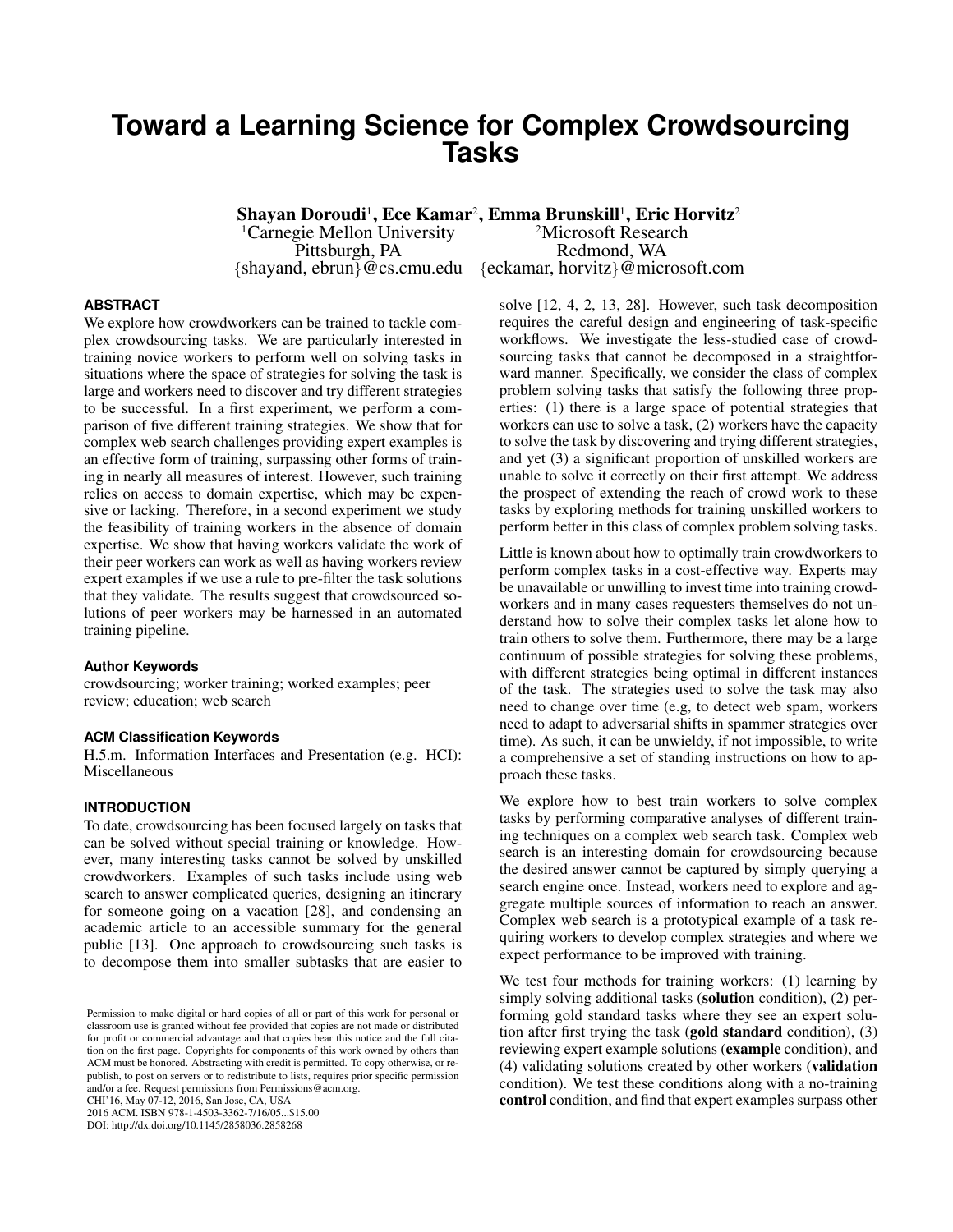forms of training, while minimizing costs of training such as dropouts, payments, and total time spent. However, as acquiring expert examples can be costly and require the engagement of domain experts, we sought to see if we could effectively train crowdworkers with solutions developed during crowdsourcing. We found that filtering solutions for training based on the length of the solutions can yield higher learning gains than provided by the example condition. The results highlight the feasibility of developing automated training pipelines for crowdsourcing complex tasks that run in the absence of domain expertise.

### **RELATED WORK**

# **Crowd Training**

Several prior studies explore the training of crowdworkers [\[21,](#page-10-4) [29,](#page-11-1) [23,](#page-10-5) [6\]](#page-10-6). Oleson et al. proposed the use of gold standards as a form of training on relatively simple microtasks, but their primary focus was on the use of gold standards for quality assurance rather than on the efficacy of the gold standards for training [\[21\]](#page-10-4). Willett et al. used examples for training workers and for calibrating their work to match the requesters' expectations on visualization microtasks and found that workers exposed to examples generated higher quality responses than workers who did not [\[27\]](#page-11-2). Similarly, Mitra et al. used examples followed by a qualification test and found that this training improved the quality of workers' data annotations [\[18\]](#page-10-7). Singla et al. use machine learning to optimize which training examples to show workers in simple classification tasks [\[23\]](#page-10-5). Moving beyond microtasks, Dontcheva et al. propose constructing platforms that integrate training and crowdsourcing in a photo editing environment [\[6\]](#page-10-6). The Duolingo system<sup>[1](#page-1-0)</sup> similarly combines language learning and a crowdsourced translation service in a single platform. The construction of the two latter approaches require domainspecific knowledge and engineering and can be quite costly to build. Of most relevance to the our work, Zhu et al. compare two forms of training. They find that reviewing the work of other workers is a more effective form of training than doing more tasks [\[29\]](#page-11-1). Additionally, Dow et al. show that having workers self-assess their product reviews or having experts give feedback on their product reviews improves the quality of subsequent reviews [\[7\]](#page-10-8).

### **Web Search**

Turning to the web search task domain, much literature has also been devoted to the question of how to teach or train individuals to perform search. Several articles offer guidelines for teaching people how to perform web search in traditional classroom settings [\[8,](#page-10-9) [16,](#page-10-10) [5\]](#page-10-11). Walker and Engel suggest a form of instruction where students engage in search tasks, record their answers and thought processes, and are then given feedback as a class on the strategies used and how to best approach the tasks [\[26\]](#page-11-3). This is very similar to our gold standard intervention, but over a longer timescale and with an instructor providing more tailored feedback. Some researchers have also developed systems to help users improve their search skills. For example, Bateman et al. developed a search dashboard that allows users to reflect on

their search behaviors and compare them to that of expert searchers, and found that users' behavior changed over time when using the dashboard to compare their behavior to that of experts, suggesting that viewing expert examples helps searchers [\[1\]](#page-9-0). Several controlled experiments have shown the efficacy of various web search training interventions. Lucas and Topi showed that training users in Boolean logic helps them achieve higher accuracy in their later searches [\[17\]](#page-10-12). Harvey et al. showed that showing crowdworkers query suggestions that were more effective than their own enabled them to generate higher quality queries of their own [\[9\]](#page-10-13). Finally, Moraveji et al. showed that providing task specific tips (e.g., to use specific advanced search features on Google) enabled workers to more efficiently complete web search tasks, and efficiency gains were maintained for similar tasks after a week [\[19\]](#page-10-14). However, these interventions are very specific to web search tasks, and in the last study specific interventions were tailored to individual tasks. Rather we propose forms of training that we hope can easily be adapted to other complex crowdsourcing tasks without extensive domain knowledge on behalf of the requester. Overall, these works highlight the positive effects of different training strategies on web search, which supports using this domain in our experiments.

#### **Learning Sciences**

To develop hypotheses about the effectiveness of different forms of training, we turn to the learning sciences literature, where instructional interventions have been more intensively studied than in the crowdsourcing community. *Worked examples*, or expert step-by-step solutions to a task, have been shown to be an effective form of teaching [\[25,](#page-11-4) [22\]](#page-10-15). Research has shown the presence of the *worked example effect*: reviewing examples is more effective than solving the tasks for learning, at least for novices [\[24\]](#page-10-16). While the *expertise reversal effect* claims that for more advanced students the opposite is true—solving problems is more effective than reviewing examples [\[11\]](#page-10-17)—more recent work demonstrated that in a less-structured domain, the worked example effect holds for both novices and advanced students [\[20\]](#page-10-18). This finding may be relevant to crowdsourcing complex web search task and other complex problem solving tasks, as they are less-structured than problems in many typical educational settings. Additionally, learning sciences research has shown that novices learn more from their peers than from experts when being trained directly on the task they are tested on [\[10\]](#page-10-19). However, expert examples have been shown to be more effective than peer examples on transfer tasks—tasks that share some but not all properties of the examples [\[10,](#page-10-19) [3,](#page-10-20) [15\]](#page-10-21). As each of our complex web search queries can be quite different from one another, we expect our tasks to be in the transfer regime. Our experiments aim to explore how these results generalize to the crowdsourcing of complex tasks.

# **HYPOTHESES**

We formulated several hypotheses on the efficacy of various forms of training based on the prior findings in the literature. First, the worked example effect suggests the following hypothesis:

<span id="page-1-0"></span><sup>1</sup>www.duolingo.com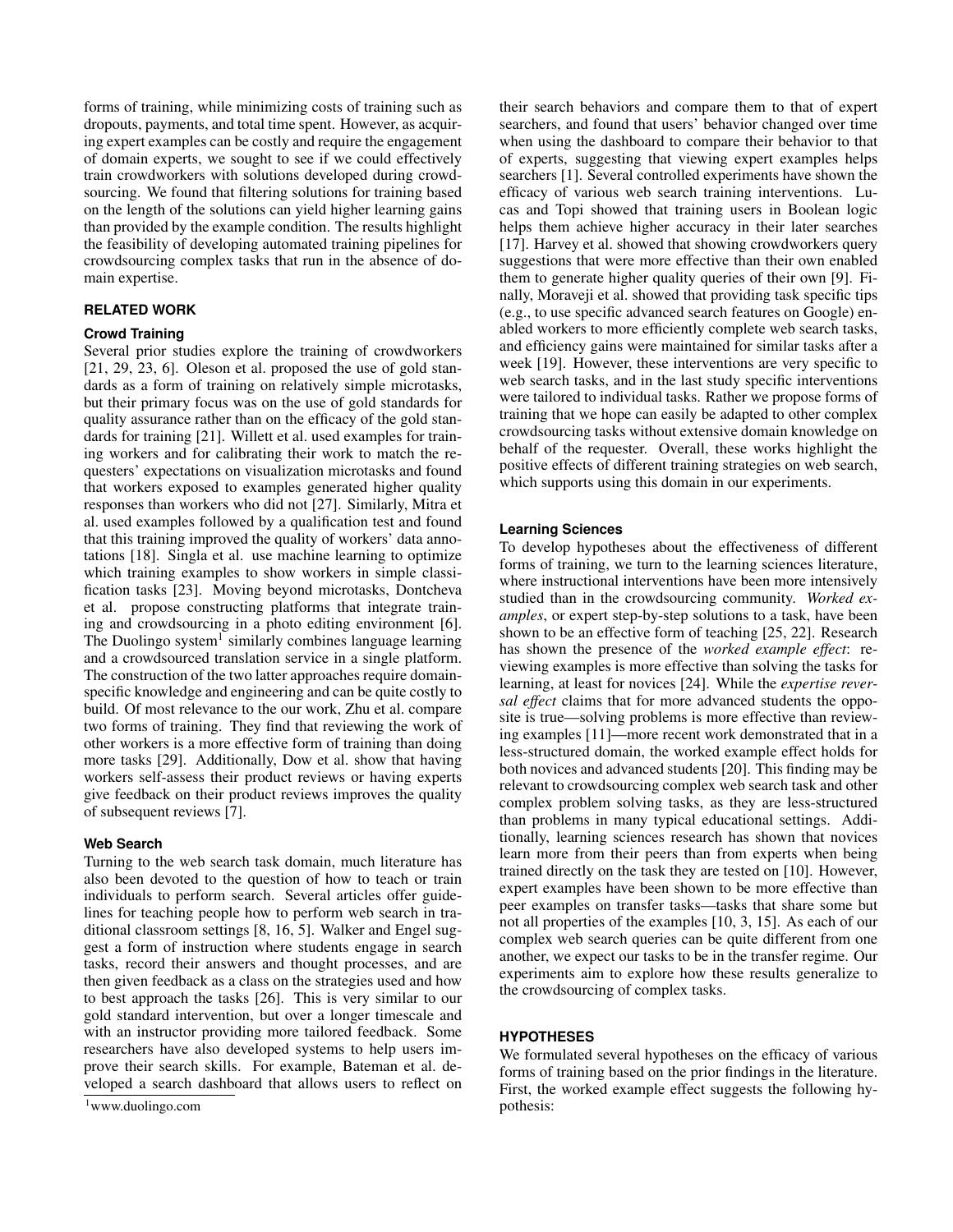# HYPOTHESIS 1. *Reviewing expert examples is an effective form of training in terms of increasing the accuracy of workers in finding answers to complex search tasks.*

Second, recall that Zhu et al. showed that reviewing the work of peer workers provides more effective form of training than doing more tasks [\[29\]](#page-11-1). This can be seen as an analogue to the worked example effect, but instead of simply reading through an example, the worker must review *and* validate the work of a peer worker. However, the learning science literature suggests expert examples are more effective than peer examples for transfer tasks [\[10,](#page-10-19) [3,](#page-10-20) [15\]](#page-10-21). These findings suggest the following hypothesis:

HYPOTHESIS 2. *Validating the work of others is also beneficial for increasing worker accuracy but less so than reviewing expert examples.*

Question: The Plaster Cramp is the title of a fictional book in the fictional Library of Babel as envisioned b .<br>orge Luis Borges. There is another book in this library whose name only has a meaning in a fictional nguage in one of Borges' other short stories. The name of this other book (in the fictional language) has do with what celestial object? **Expert Solution The Moon Strategy Overview:** Break the problem into three parts: (1) identify the title of a book other than Plaster Cramp that is in the Library of Babel, (2) find out what other short story by Jorge Luis Borges refers to the title of this mysterious book, and (3) find out what the title of this mysterious book means in a fictional language, and hence what celestial object it is related to. **Complete Strategy** Complete Strategy: (1) identify the title of a book other than Plaster Cramp that is in the Library of Babel 1. Since we know the Plaster Cramp and this mysterious book we are looking for are both in the Library of Babel, we can try putting "plaster cramp" and "library of babel" together to see if we can find the title of this mysterious book. 2. Search for [plaster cramp library of babel] in Google: google.com/#safe=active&q=plaster+cramp+library+of+babel 3. Click on the first result which appears to be the text of the short story "The Library of Babel" by Jorge Luis Borges: hyperdiscordia.crywalt.com/library\_of\_babel.html 4. CTRL+F (plaster cramp) in the story, to find this quote: It is useless to observe that the best volume<br>of the many hexagons under my administration is entitled The Combed Thunderclap and another The Plaster Cramp and another Axaxaxas mlö. 5. Notice that Axaxaxas mlö sounds like a book in a fictional language, so it must be the book we're looking for. (2) find out what other short story by Jorge Luis Borges refers to "Axaxaxas mlö" 6. Search for [axaxaxas mlö] in Google 7. Click on the first result: en.wikipedia.org/wiki/Tl%C3%B6n,\_Uqbar,\_Orbis\_Tertius 8. Verify that this is the Wikipedia article for a short story by Jorge Luis Borges. (3) find out what "axaxaxas mlö" means in a fictional language in the short story "Tlön, Uqbar, Orbis Tertius", and hence what celestial object it is related to



<span id="page-2-0"></span>9. CTRL+F [axaxaxas mlö] to find out its meaning has to do with the moon, which is a celestial object.

Similarly we hypothesize that validating higher-quality peer solutions, which are similar to expert solutions, will lead to more effective training than validating low-quality solutions. Furthermore, we might imagine that the validation process has a benefit beyond simply reading through an example, so the training benefit from validating such high quality peer solutions may even exceed that of reviewing expert examples. These hypotheses can be formulated as follows:

HYPOTHESIS 3. *Having workers validate filtered crowdsourced solutions that are higher quality than average leads to a greater increase in accuracy than having them review unfiltered solutions.*

HYPOTHESIS 4. *If the solutions presented to workers are of high enough quality, this will have at least the same effect as presenting workers with expert examples.*

**Duestion:** The Plaster Cramp is the title of a fictional book in the fictional Library of Babel as envisioned by rge Luis Borges. There is another book in this library whose name only has a meaning in a fictional nguage in one of Borges' other short stories. The name of this other book (in the fictional language) has do with what celestial object?

#### **Answer:**

- **Strategy Scratchpad (with URLs):**
- 1. Search "Jorge Luis Borges plaster cramp" on Google
- 2. Go to the guardian.com/books/2015/may/04/virtual-library-of-babel-makes-borgess-infinite-store-of books-a-reality-almost
- pooks a reality all lost<br>2. See in the article that a fictional book called "Avavavas mlõ" was in the story.
- 4. Search "Axaxaxas mlo" on Google. 5. Go to en.wikipedia.org/wiki/Tl%C3%B6n, Uqbar, Orbis\_Tertius
- s. See that the full title is "hlör u fang axaxaxas mlö" which roughly translates to "The moon rose above
- the water
- **Failed Attempts:**
- **None**
- **Validation Ouestions:**

(1) How confident are you that the answer is correct?

- I know it's correct I think it's correct.
- 
- □ I can't tell.<br>□ I can't tell.<br>□ I think it's incorrect.
- I know it's incorrect

The following questions try to assess the quality of the Strategy Scratchpad. Please answer regardless of e correctness of the answe

(2) What information does the Strategy Scratchpad contain? (Mark ALL that apply.)

- Name of search engine(s) used Searches made in search engine (either as text or as URLs)
- 
- URLs of websites visited<br>Steps that are not searches or URLs of websites visited
- Reasoning behind steps (e.g. I clicked this link because...)

(3) How many failed attempts did the worker have? Count any step YOU think took the worker in the wrong direction (even if it's not listed under Failed Attempts).

(4) Did the Strategy Scratchpad have all the information needed to reach the provided answer?<br>  $\odot$  All of the necessary information was present.<br>  $\odot$  A few steps were missing, but they were easy to infer.

- 
- A learly steps (or one or more critical steps) were missing, but I still got to the answer by doing some<br>Many steps (or one or more critical steps) were missing, but I still got to the answer by doing some<br>extra work. I could not get to the provided answer given the information provided.
- 

(5) Could you understand the reasoning behind the worker's steps?

(6a) How useful do you think reviewing the content in this worker's Strategy Scratchpad and Failed Attempts would be for tackling similar web search problems in the future?

| <b>Not</b>    |    |    |   | Very   |
|---------------|----|----|---|--------|
| <b>Useful</b> |    |    |   | Useful |
| 0             | 60 | 60 | o |        |
| ٦             |    |    |   |        |

(6b) Briefly explain your reasoning for the rating you gave in the previous question.



#### <span id="page-2-1"></span>Figure 2. A validation task for training Question Y with a real worker solution.

Confirming these hypotheses would provide support for building domain-agnostic pipelines that train crowdworkers using their peers work. Such pipelines could improve the quality of training over time via methods for presenting the best peer solutions to workers. Eventually, such a pipeline could accrue a repository of high quality worked examples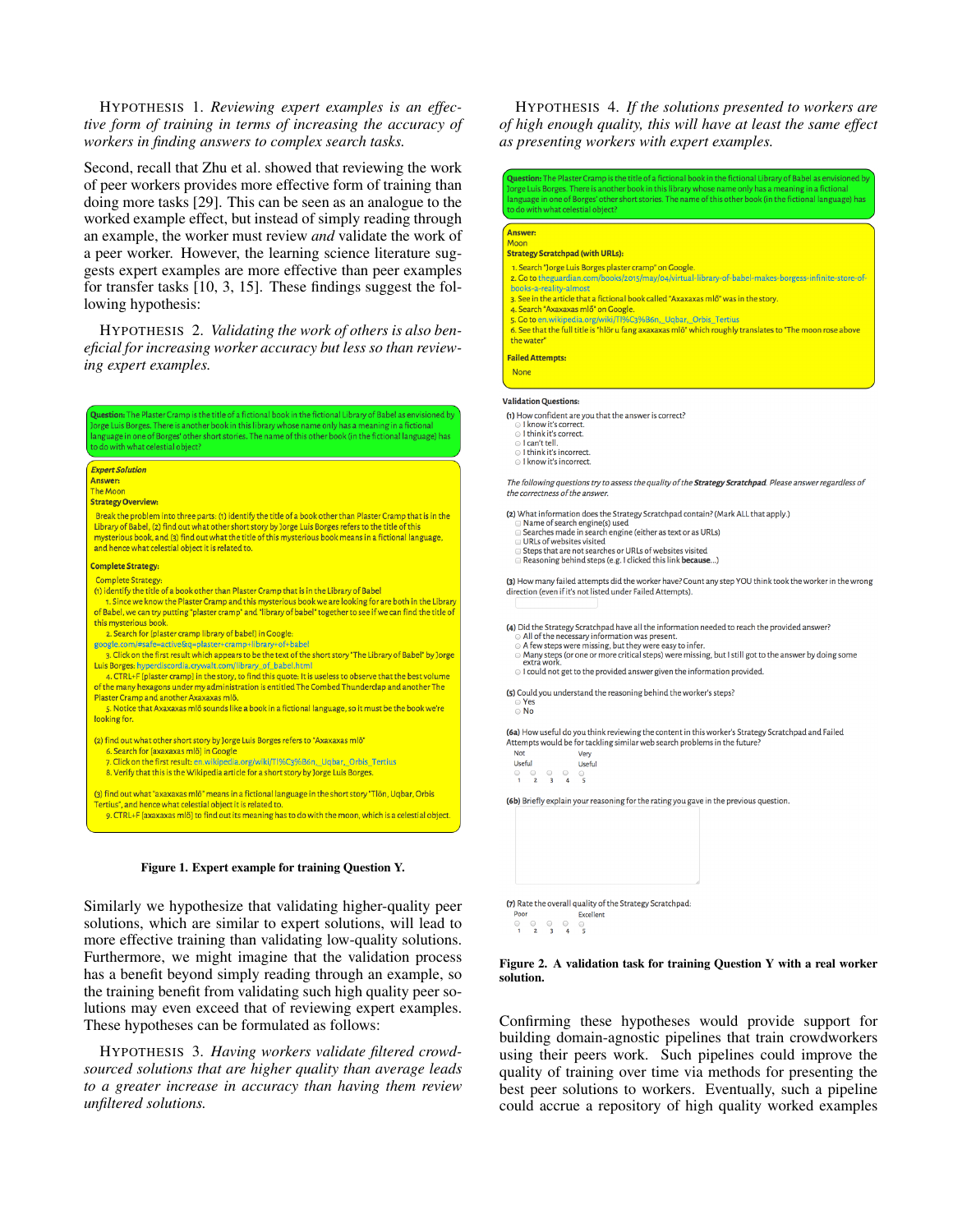from crowd work *without requiring the requester to have domain knowledge*. Such a pipeline would have the additional benefit of providing quality control of work performed on complex tasks via peer validation.

# **TASK DESIGN**

We test our hypotheses on a web search task where the goal is finding the correct answer of a complex web search query. Figure [1](#page-2-0) shows one such query along with an expert solution. In addition to asking about the answer, workers are instructed to write down their thought process and to record each step (including all visited URLs) they take towards the answer in a web form that we call the **strategy scratchpad**. Workers are also asked to record unsuccessful strategies in what we call the failed attempts box. An example of a worker's solution is shown at the top of Figure [2.](#page-2-1) We found that workers were typically compliant with entering URLs, but many workers did not provide the rationale for the steps they took.

We developed a pool of complex web search questions that were designed to typically require several searches to find the right answer. Questions were adapted and influenced from search tasks given in "A Google A Day"<sup>[2](#page-3-0)</sup> since these questions were found to be at the appropriate level of complexity. A sample question is shown in Figure [1.](#page-2-0) We ran a pilot study to decide how many questions to show in each training session. We hypothesized that using too many questions may decrease worker engagement with the study while using too few questions may decrease the effectiveness of training. After trying training sessions with 1, 2 or 3 questions, we found that some workers found it unreasonable to have to review three expert examples before being able to start the task. We settled on using two training tasks and five test tasks. We refer to the training questions in the rest of this paper as X and Y, and the test questions as A, B, C, D, and E. We note that optimizing the quantity of training is an interesting question that we do not explore further in this paper.

# **Experimental Design**

We ran all of our experiments on Amazon Mechanical Turk.<sup>[3](#page-3-1)</sup> Workers were assigned to one of several different training conditions (i.e. five in Experiment I and three in Experiment II) as soon as they accepted the task. The workers were assigned to the conditions in a round robin fashion to balance the number of workers assigned to each condition. Workers were first presented with an informed consent form that did not reveal we were studying worker training. Upon providing consent, workers were presented with condition specific instructions followed by two training tasks (unless they were in the control condition), possibly an additional set of instructions depending on the condition, and then five test tasks. For both training and test questions, we assigned the questions to workers in a random order. For example, workers were as likely to see training question  $X$  and then  $Y$  as they were to see Y and then X. While doing any of the tasks, the worker could choose to stop working on the task by completing an exit survey, which was required for payment. When workers

began the survey, we revealed that the primary purpose of the study is to analyze the efficacy of various forms of training, and asked them several questions about the tasks in general and the efficacy of the training they received in particular.

# **EXPERIMENT I**

The first experiment was performed to compare various forms of training inspired by the literature. We sought to find the most effective method for training as characterized by several metrics including worker accuracy. We focused on validating hypotheses 1 and 2, on exploring the relative efficacies of workers reviewing expert examples and validating peergenerated solutions.

# **Conditions**

The five conditions we ran in the first experiment were as follows:

- Control: Workers receive no training. They are simply given instructions on how to perform the web search task and are then given the five test tasks (A, B, C, D, and E) in a random order.
- Solution: Workers are first presented with training tasks X and Y in random order as a form of training. Workers are given the same instructions as in the control condition, except that it tells them they will have seven tasks instead of five. They are not told that the first two tasks are for training. (We refer to this as the *solution* condition as workers are *solving* additional tasks for training.)
- Gold Standard: Workers start by solving two tasks for training as in the solution condition. However, after submitting the answer to each of these two tasks, workers are shown the correct answer to the task along with an expert solution. Workers are told in the initial instructions that they are going to receive the correct answers and expert solutions for the first two tasks but are also told that the expert solutions are more thorough than what we expect from them. Note that we do not use the phrase "gold standard" to refer to these tasks to workers since the term gold standard may have negative associations for workers in terms of disqualification or rejection of work. We refer to this condition as *gold standard* in the paper simply to refer to its analogy to gold standard tasks as used in the crowdsourcing literature [\[21\]](#page-10-4).
- Example: Workers are given two expert examples for training. On the instructions given to workers for reviewing the examples, workers are informed that they cannot move on to the next task until 30 seconds elapses so that they are encouraged to spend time reading and understanding the examples. As in the gold standard condition, workers are also told that the examples will be more thorough than the task solutions we expect from them. We then provide explicit instructions for the web search task followed by the five test tasks. One of these examples is shown in Figure [1.](#page-2-0)
- Validation: Workers are first asked to validate two other workers' solutions for questions X and Y in a random order. The solutions to be validated are randomly chosen

<span id="page-3-0"></span><sup>2</sup>www.agoogleaday.com

<span id="page-3-1"></span><sup>&</sup>lt;sup>3</sup>We used only workers from the United States who had at least a 98% approval rate.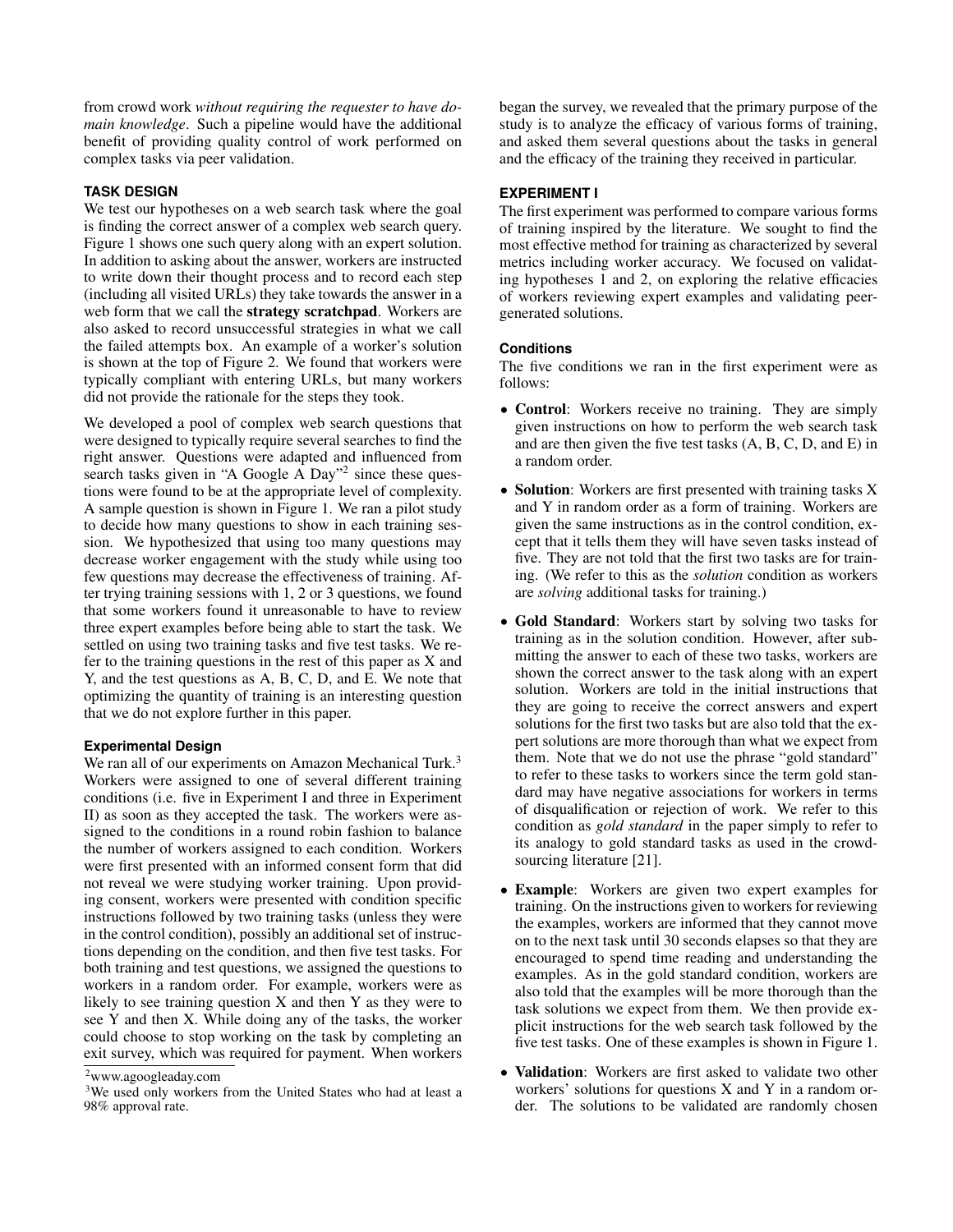| Number of Workers (Percent of Workers that Start)                                                 |     |            |            |            |  |  |
|---------------------------------------------------------------------------------------------------|-----|------------|------------|------------|--|--|
| Finish $> 1$<br>Finally > 1<br>Finish all<br>Start the HIT<br>training task<br>test task<br>tasks |     |            |            |            |  |  |
| Control                                                                                           | 397 |            | 210(0.53)  | 150(0.38)  |  |  |
| Solution                                                                                          | 372 | 146(0.39)  | 93(0.25)   | 71(0.19)   |  |  |
| Gold Standard                                                                                     | 372 | 142(0.38)  | 95(0.26)   | 72 (0.19)  |  |  |
| Example                                                                                           | 362 | 280 (0.77) | 188 (0.52) | 140 (0.39) |  |  |
| Validation                                                                                        | 369 | 225(0.61)  | 162(0.44)  | 107(0.29)  |  |  |

|               | Per Task (Pooled Across Test Questions A, B, C, D, E) |                 |                        |                 | Per Worker       |                         |
|---------------|-------------------------------------------------------|-----------------|------------------------|-----------------|------------------|-------------------------|
|               | Accuracy                                              | Time (min)      | Strategy Length (char) | Accuracy        | Total Time (min) | <b>Training Payment</b> |
| Control       | 0.48                                                  | $8.28 + 7.35$   | $492 \pm 385$          | $0.50 \pm 0.27$ | $41.2 + 22.2$    | \$0.00                  |
| Solution      | 0.54                                                  | $6.65 \pm 6.33$ | $477 \pm 396$          | $0.55 \pm 0.28$ | $55.2 \pm 23.9$  | \$2.43                  |
| Gold Standard | 0.51                                                  | $6.69 \pm 4.47$ | $467 \pm 297$          | $0.52 \pm 0.21$ | $54.7 \pm 20.8$  | \$2.44                  |
| Example       | 0.61                                                  | $9.58 \pm 7.15$ | $625 \pm 424$          | $0.61 \pm 0.26$ | $49.6 \pm 22.0$  | \$0.20                  |
| Validation    | 0.55                                                  | $9.47 + 7.32$   | $539 \pm 339$          | $0.56 \pm 0.26$ | $57.3 \pm 24.6$  | \$1.00                  |

Table 2. Comparison across conditions on metrics of interest. Mean ± standard deviation is shown. Per task accuracy is a Bernoulli random variable, and hence as the accuracies are near 0.5, the standard deviation is nearly 0.5 for every condition. Per worker columns only include workers who do all five test tasks. The training payment column shows the amount we pay workers who do both training tasks; this is always the same for workers in the example and validation conditions (as long as they submit acceptable work), but for the solution and gold standard conditions, the average payment is shown.

from a pool of 28 solutions collected in a previous pilot study. An example of a validation task is shown in Figure [2.](#page-2-1) In each validation task, a worker sees the answer, strategy scratchpad, and failed attempts box of the solution they are validating, and are then asked a series of questions about the solution to be validated. Once they complete the two validation tasks they are given explicit instructions for completing web search tasks followed by the five test tasks.

We paid workers between \$0.50 and \$1.50 for completing a web search task (depending on whether or not they got the correct answer and completeness of the strategy), \$0.50 for each validation task, and \$0.10 for reviewing an expert example. Workers in the gold standard condition were only paid for solving the tasks and were not paid extra for reviewing examples, because we do not enforce them to read through the example. Additionally, we paid workers \$0.50 for completing the survey. Workers who did not submit the survey were not paid at all, since their data could not be submitted to Mechanical Turk, which we made clear to workers.

# **Results**

# *Quantitive Metrics*

Table [1](#page-4-0) shows how many workers were in each condition and the retention rates per condition: how many workers did at least one training task, how many did at least one test task, and how many did all of the tasks. We see that the control and example conditions had the highest retention rates at all points in time, and the solution and gold standard conditions have the least, with the validation condition in between. This is not surprising as the control condition has no training and the example condition offers the fastest form of training whereas the gold standard and solution conditions spend the longest time in the training phases. Workers may be more <span id="page-4-1"></span><span id="page-4-0"></span>likely to drop out the longer they are in the task, and this could be due to either external factors that have nothing to do with the task or due to a variety of task-related factors such as boredom, annoyance with the task, the difficulty of the task, and/or the time spent appearing to be not worth the pay. All of these were expressed as reasons for dropping out in our survey. Nonetheless we find that even in the most timeconsuming conditions (which took near an hour on average, but took up to two hours for some workers), nearly 20% of workers completed all tasks. Moreover, we find that in all conditions (except the control) around half of the workers who did at least one training task finished all of the tasks, suggesting that among workers who are willing to finish the first training task, there is roughly an equal proportion of highly committed workers in every condition.

Table [2](#page-4-1) reports non-retention metrics for the various conditions. We are particularly interested in whether training increases the accuracy of workers on the test tasks, and, if yes, which forms of training are most effective at increasing worker accuracy. We report both the average per task (averaged over all test tasks) and the average accuracy per worker among workers who did all of five test questions. The average accuracy per worker is computed by first calculating the average accuracy for each worker on the five test questions they did, and then averaging this measure across the workers.<sup>[4](#page-4-2)</sup>

We find that for both measures of worker accuracy, all training conditions outperformed the control condition of having

<span id="page-4-2"></span><sup>4</sup>The accuracy per worker for workers who did *at least one task* yields similar results. However, it is a more noisy measure since workers who did only one task have a much more noisy accuracy than workers who did all five, but in the aggregate average across workers, accuracy rates for workers who completed 5 tasks would be weighted equally with those that completed 1 task.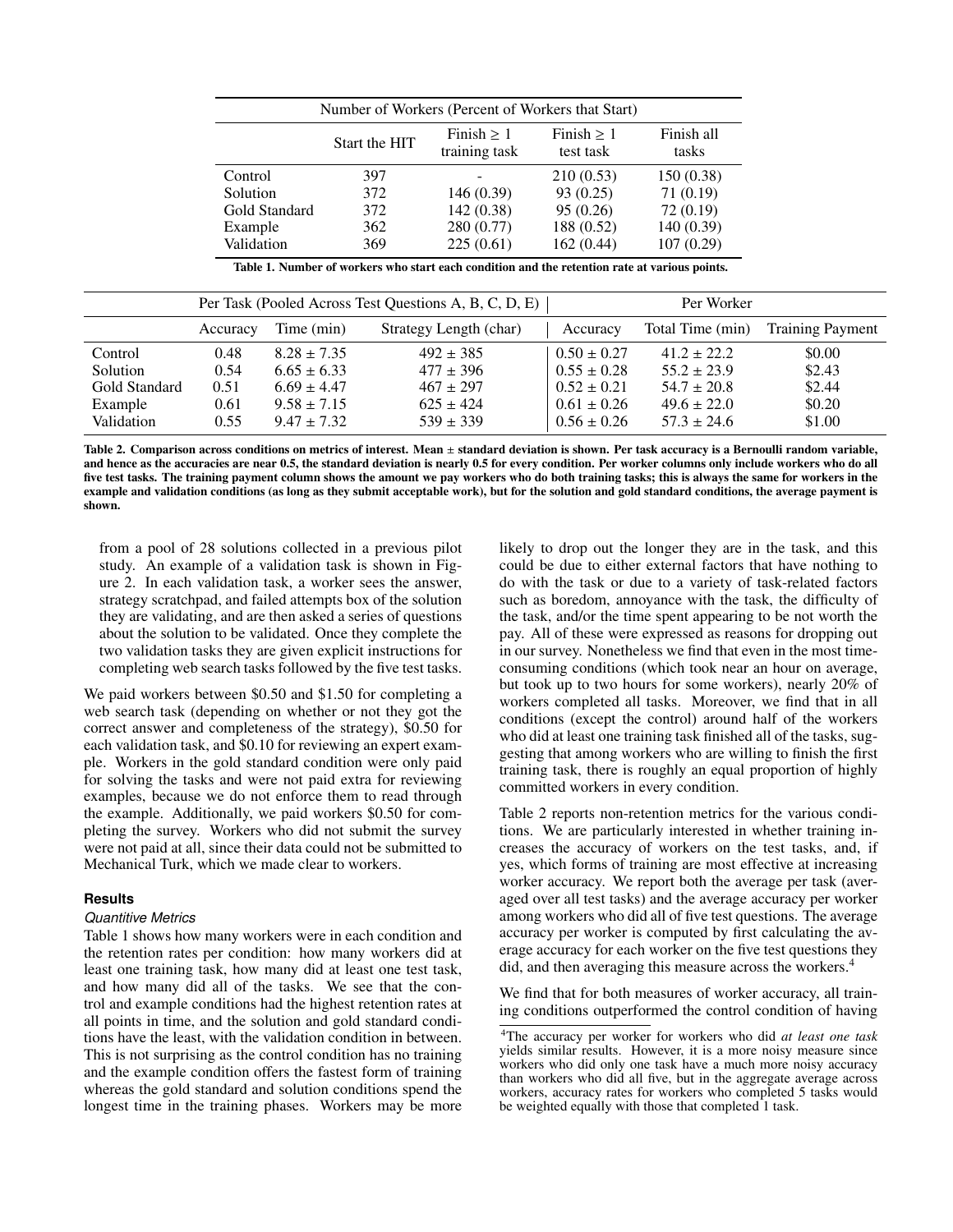|               |      |      | Question A Question B Question C Question D Question E |      |      |
|---------------|------|------|--------------------------------------------------------|------|------|
| Control       | 0.67 | 0.43 | 0.50                                                   | 0.53 | 0.29 |
| Solution      | 0.70 | 0.49 | 0.57                                                   | 0.62 | 0.35 |
| Gold Standard | 0.84 | 0.26 | 0.62                                                   | 0.59 | 0.25 |
| Example       | 0.77 | 0.50 | 0.72                                                   | 0.65 | 0.42 |
| Validation    | 0.73 | 0.50 | 0.54                                                   | 0.64 | 0.34 |

Table 3. Comparison across conditions of per task accuracy for each question. The condition with the highest accuracy for each question is bolded.

no training. The differences in per worker accuracy were significant based on the non-parametric Kruskal-Wallis test (*p* = 0.0067 < 0.05). Doing a post hoc analysis on the per worker accuracy using Mann-Whitney U tests, we find that the example condition was significantly better than the control after a Bonferroni correction for doing 4 tests. With a similar analysis on per task accuracy using two-proportion *z*-tests<sup>[5](#page-5-0)</sup>, we find that the example and validation conditions were significantly better than the control after a Bonferroni correction.

The example condition had the highest gains in accuracy over the control condition with an effect size of 0.25 (Cohen's *h*) (considered a small effect) for per task accuracy and 0.42 (Glass' ∆) (closer to a medium effect) for per worker accuracy. While these effect sizes are not considered large in the educational literature, we note that our form of training is *much* shorter than traditional educational interventions, so we do not expect effect sizes to compare to those of traditional interventions.

As for time spent per test task, we find that the example and validation conditions took longer than the control by over a minute on average, while the solution and gold standard conditions took less time than the control by over 1.5 minutes on average. Despite the large difference in time per task, we find that in total the example condition took less time on average for workers who did all of the tasks than the solution and gold standard conditions since the example condition spends much less time on training. Furthermore, the number of characters in the strategy scratchpad was greater for the example and validation conditions than the other conditions.

Finally, we do a comparison of the conditions on the per task accuracy for each of the five test questions, as reported in Table [3.](#page-5-1) We find that the example condition achieved the highest per task accuracy on all questions except for Question A, where the gold standard condition did much better than any other condition. On the other hand, we find that the gold standard condition did much poorer on Question B compared to all the other conditions. In the discussion section, we present a case study analyzing why the effectiveness of the gold standard condition may vary between tasks.

# *Qualitative Metrics*

We are also interested in understanding workers' perceptions of the tasks and the training they received. Table [4](#page-6-0) shows how effective workers thought the training they received was across various categories based on responses on a five-level

<span id="page-5-1"></span>Likert scale. Workers in the control condition were not asked these questions since they received no training. We find that the example condition had highest score in three of the four categories: efficacy in improving workers' understanding of the task, training workers to better describe their strategy, and training workers in finding the right answer. However, the solution condition had the highest score in being effective in improving workers' search ability in general, which is interesting as that is the condition where workers get the most practice doing searches on their own. Moreover, we find that in all conditions except for the solution condition, the scores in Table [4](#page-6-0) monotonically decrease from left to right. That is, workers find the training to be most useful in understanding what we want of them (e.g. what to do, and how detailed to be in writing their strategy) and less useful in teaching them more generalizable strategies. Some workers made this explicit when asked to explain their answers to these survey questions (e.g. "The paid expert examples were VERY helpful in seeing *how you wanted my thought process structured.*" and "When I was doing the validation tasks, I felt like there was a lack of direction, leaving me in the dust for some parts of the task. With that in mind, when doing the web search tasks *I wanted to be as thorough as possible so that if someone had to validate my task, it would be simple and to the point.*").

# **Discussion**

We found that the example condition outperformed the other conditions in overall per task accuracy and per worker accuracy (significantly outperforming the control) as well as in per task accuracy for all but one of the test questions. These results provide evidence for Hypothesis 1, that worked examples are an effective form of training. We also found that the validation condition had the second highest learning gains among all conditions, and that it had significantly larger per task accuracy than the control condition, partially confirming Hypothesis 2. As the difference between the example and validation conditions was not significant, we cannot definitively claim that validation tasks are less valuable for training than expert examples.

The benefit of the example condition is even greater when we consider that it minimized almost every cost of training. It was the least expensive form of training; we paid only \$0.20 for training as opposed to \$1.00-\$3.00 for the other conditions. It also had the lowest dropout rates of any condition. One potential downside of using expert examples or validation tasks for training is that the average time per task is longer than for the other conditions. However, we saw that since reviewing the examples takes very little time as com-

<span id="page-5-0"></span><sup>5</sup>Not all of the assumptions of this statistical test are satisfied in our domain as answers for the same worker on different questions are dependent.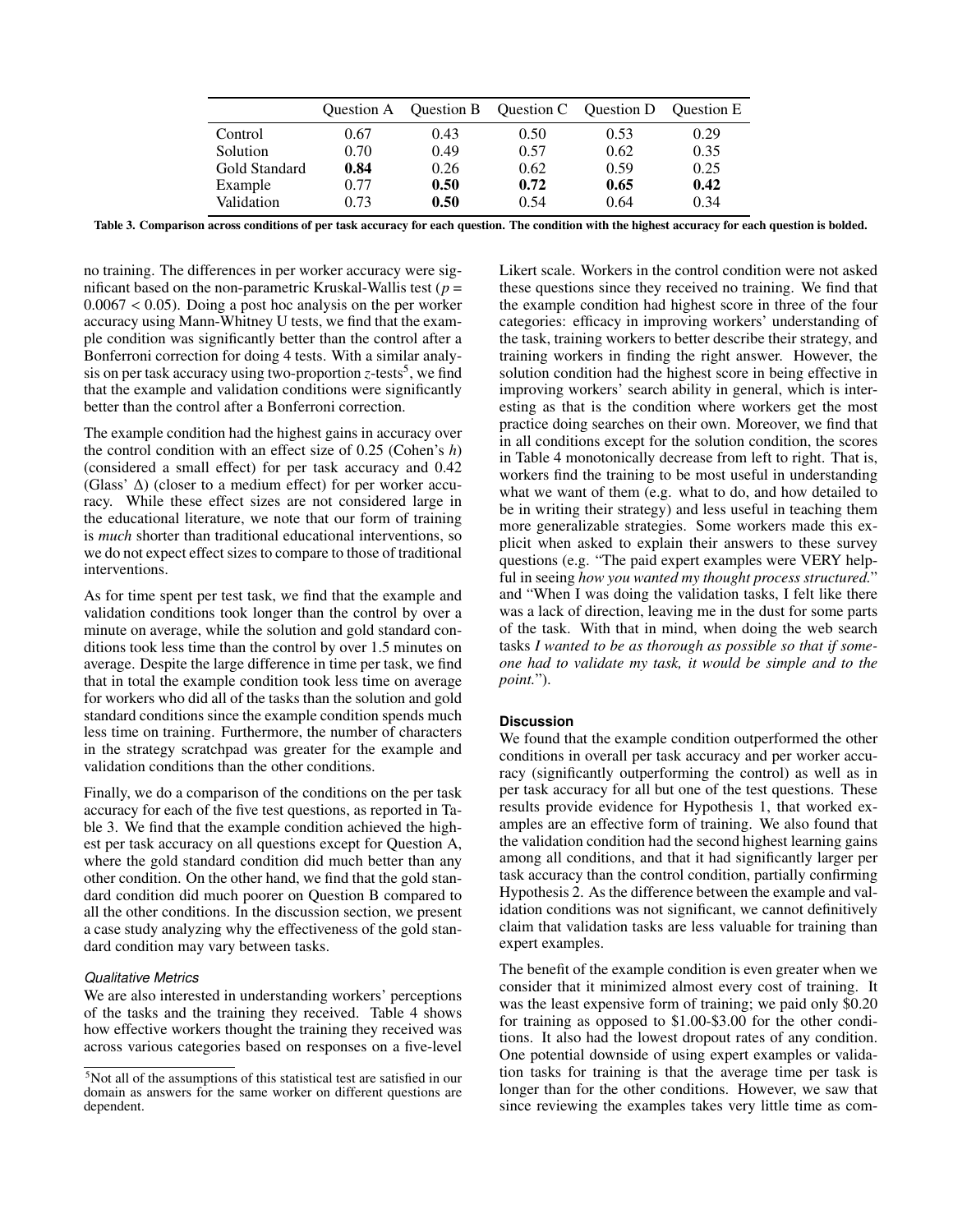|               | Training was effective for |                                        |                                |      |  |
|---------------|----------------------------|----------------------------------------|--------------------------------|------|--|
|               |                            | Understanding Task Describing Strategy | Finding Answers Search Ability |      |  |
| Solution      | 3.53                       | 3.55                                   | 3.43                           | 3.44 |  |
| Gold Standard | 3.69                       | 3.50                                   | 3.20                           | 2.98 |  |
| Example       | 4.08                       | 3.87                                   | 3.64                           | 3.25 |  |
| Validation    | 3.96                       | 3.72                                   | 3.32                           | 3.08 |  |

Table 4. Perception of workers as to whether the training they received was effective on a number of different categories. Each question is a five-level Likert item, where 1 means the worker strongly thinks the training was not effective and 5 means the worker strongly thinks the training was effective in the category of interest. The condition that workers rated most highly for each category is bolded.

|               |      |   | Question A Question B Question C Question D Question E |      |      |
|---------------|------|---|--------------------------------------------------------|------|------|
| Control       | 0.61 | - | 0.31                                                   | 0.37 | 0.39 |
| Solution      | 0.36 | ۰ | 0.49                                                   | 0.30 | 0.27 |
| Gold Standard | 0.31 | - | 0.25                                                   | 0.29 | 0.16 |
| Example       | 0.59 | - | 0.44                                                   | 0.45 | 0.24 |
| Validation    | 0.55 | ۰ | 0.38                                                   | 0.38 | 0.28 |

Table 5. Comparison of conditions on the proportion of wrong answers that are common intermediate answers. For each question, only one or two intermediate answers that are on the right path to the correct answer are considered. Nothing is reported for Question B because no such answers were identified for this question. The condition that achieves the smallest proportion of intermediate answers is bolded.

pared to doing solution tasks, the example condition actually took less time in total. Of course, this will depend on how many test tasks are given to workers and how fast workers get as a result of solving more tasks.

Although the average time spent per test task and average solution length are greater for the example and validation conditions than the others, we speculate this is for different reasons in the two conditions. Workers in the example condition see very long solutions (1271 and 1999 characters long), which are likely to promote them to write longer solutions than in other conditions. Workers in the validation condition get solutions to validate that are only 420 characters on average (since they were generated by peer workers) but are asked questions judging the quality of others' solutions. Thus, we hypothesize workers in the validation condition are writing longer solutions more so because of the questions that were asked of them in the validation task and possibly the process of having to validate the other worker's work, i.e. the validation task makes them realize how detailed they need to be in order for their own work to be validated properly.

While the example condition minimized nearly all the costs of training that we considered, there is still one hidden cost to the example condition, which is the cost of developing high quality expert examples. In general, developing expert examples may be time consuming for many complex crowdsourcing tasks, but more importantly, it requires expert knowledge of how to do the task, which a requester may not have. Since validation tasks do not have this hidden cost of training, it would be desirable to find a way to use validation tasks to outperform expert examples in training. We explore this in the second experiment.

#### *Case Study: Gold Standard*

Before moving to our second experiment, we reflect about the gold standard condition. One might assume that the gold standard condition should combine the benefits of the <span id="page-6-1"></span><span id="page-6-0"></span>solution and example conditions, but that is not the case. We found that the gold standard condition performed worst among all training conditions per improving worker performance. Moreover, the gold standard condition led to far worse performance on Question B than in any of the other conditions including the control. However, we also saw that the gold standard condition far outperformed the other conditions in the per task accuracy of Question A. So what is the gold standard condition doing? While orthogonal to the main hypotheses of our study, we consider a case study to explore the effect of gold standard tasks in crowdsourcing. The case study provides an example of applying results from the learning sciences in crowdsourcing, and shows how the design of a training condition may have unexpected consequences.

We first describe a common type of wrong answer on the web search tasks. Most of the web search questions are best decomposed into more than one subtask, which must either be completed in series or in parallel to find the solution. Each of these subtasks themselves has an answer. A common mistake of workers is to provide an intermediate answer as the final answer. For example, in training question Y shown in Figure [1,](#page-2-0) we find that a common strategy (and the one used in the example) decomposes the task into three parallel subtasks, with the intermediate answers to the first two subtasks being "Axaxaxas mlö and "Tlön, Uqbar, Orbis Tertius." Indeed these are both common wrong answers to this question. Test questions A, C, D and E also have one or two common intermediate answers each. In Table [5,](#page-6-1) we show the proportion of wrong answers that are common intermediate answers on the path to the correct answer. We notice that the workers in the gold standard condition have the lowest likelihood of making this common mistake across all four questions. We hypothesize that attempting to solve a task first and then comparing their answer with the expert answer in the gold standard condition allows workers to pay attention to this common mistake type in the training phase, especially if they had made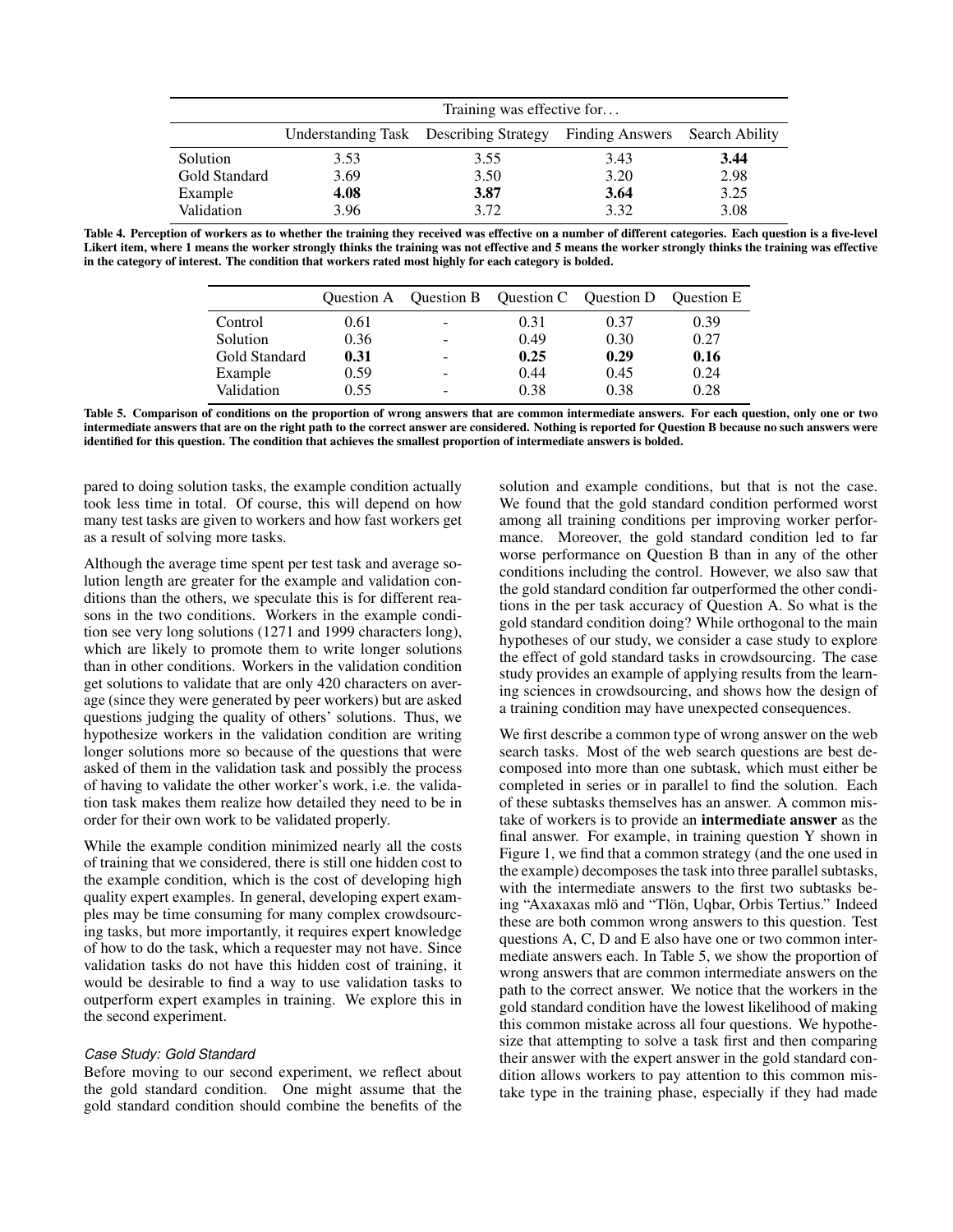the mistake themselves, and prevent them from repeating this mistake on the test questions. Although the gold standard condition may be effective in fixing this particular mistake, it may not motivate workers to carefully study the provided solution in the way the example condition might do. As a result, workers in the gold standard condition may not learn new strategies to do the task, which might explain why this condition does not do so well overall.

This is analogous to students who are given solutions to a homework assignment only looking at what they did wrong, rather than reading through all of the solutions in detail. This hypothesis is supported by results reported in the learning sciences literature on feedback. Kluger and DeNisi suggest a theory of feedback interventions whereby "attention is limited and therefore only *feedback-standard gaps* that receive attention actively participate in behavior regulation" and feedback interventions "change the locus of attention and therefore affect behavior" [\[14\]](#page-10-22). This explains the difference between the effect of examples and gold standard conditions, and suggests that gold standard tasks may not have desired effects because of how students choose to engage with them. We speculate that asking workers to engage with gold standard tasks differently (e.g. asking them questions about how the expert approach compared to their own) would give benefits that are comparable to or better than simply using worked examples, which we leave as a direction to explore in future work.

With this background, we can better understand the specific behavior of the gold standard condition in our tasks. For Question A (where the gold standard condition was performing well), the average accuracy was quite high across all conditions meaning it was a relatively easy question. Indeed one of the only mistakes on that question was to give an intermediate answer. As the gold standard condition minimizes such answers, it does best on this question. On the other hand, Question B (where the gold standard condition was performing terribly) is the only question that does not have any common intermediate answers, so the gold standard condition does not have that benefit here.<sup>[6](#page-7-0)</sup>

# **EXPERIMENT II**

The results of Experiment I demonstrating the effectiveness of the example and validation conditions suggest that there might be hope for the validation condition to perform as well as the example condition if we only present workers with the "best solutions" to validate. Thus in this experiment we explore our two remaining hypotheses: that validating filtered solutions that are higher quality than average leads to a higher

increase in accuracy than validating unfiltered solutions (Hypothesis 3), and that if these solutions are high enough in quality, validating them will be at least as effective as reading through expert examples (Hypothesis 4). Before we describe the experimental design, we first describe how we went about filtering solutions that we believed would be effective for the validation tasks.

#### **Filtering Validation Tasks**



<span id="page-7-2"></span>Figure 3. Average per worker accuracy on tasks done after seeing a particular validation task for training vs. the number of characters in the strategy scratchpad for that validation task. Each point represents a particular solution given as a validation task. The blue circles show solutions that arrived at the correct answer and the red x's show solutions that arrived at the wrong answer. The diamonds indicate the two expert solutions provided in the example condition for comparison; the average accuracy in this case is for all workers in the example condition.

We seek to answer the question "what properties of a solution makes it beneficial for training when presented as a validation task?" To help answer this question, we performed linear regression on a set of features for each of the solutions that was validated in Experiment  $I^7$  $I^7$  to see how well they predict the per task accuracy of workers who saw the particular validation. The features for each validated solution include the answers provided for each quantitative question asked in the validation task (see Figure [2\)](#page-2-1) averaged over workers who validated that solution. To this set of features we also added the number of characters in the strategy scratchpad for that task, the number of characters in the failed attempts box for that task, and the amount of time the original worker spent solving that task. We performed regularized linear regression (LASSO with a regularization parameter that was chosen using Leave-One-Out cross-validation). The resulting analysis

<span id="page-7-0"></span><sup>&</sup>lt;sup>6</sup>This does not explain why it does poorer than all other conditions (including the control) on this question. One hypothesis, which is consistent with the theory on feedback, is that workers who get the training questions correct get a signal that they are doing well enough and therefore put less effort into subsequent tasks. In particular, in Question B, workers are told that the answer is a three-word name of a freeway. There are many such names that the worker can encounter while looking for the answer, and so perhaps workers in the gold standard condition give the first reasonable answer they find without verifying its correctness.

<span id="page-7-1"></span><sup>7</sup>We removed one one of the solutions that was a clear outlier. It had the longest solution the workers who validated it had a lower average accuracy than workers who validated any other solution, which violates the trend we discuss below. In addition to being a bad solution, it was formatted very strangely (without newline characters) and its length was due to long URLs; this seems to have had a negative effect on workers.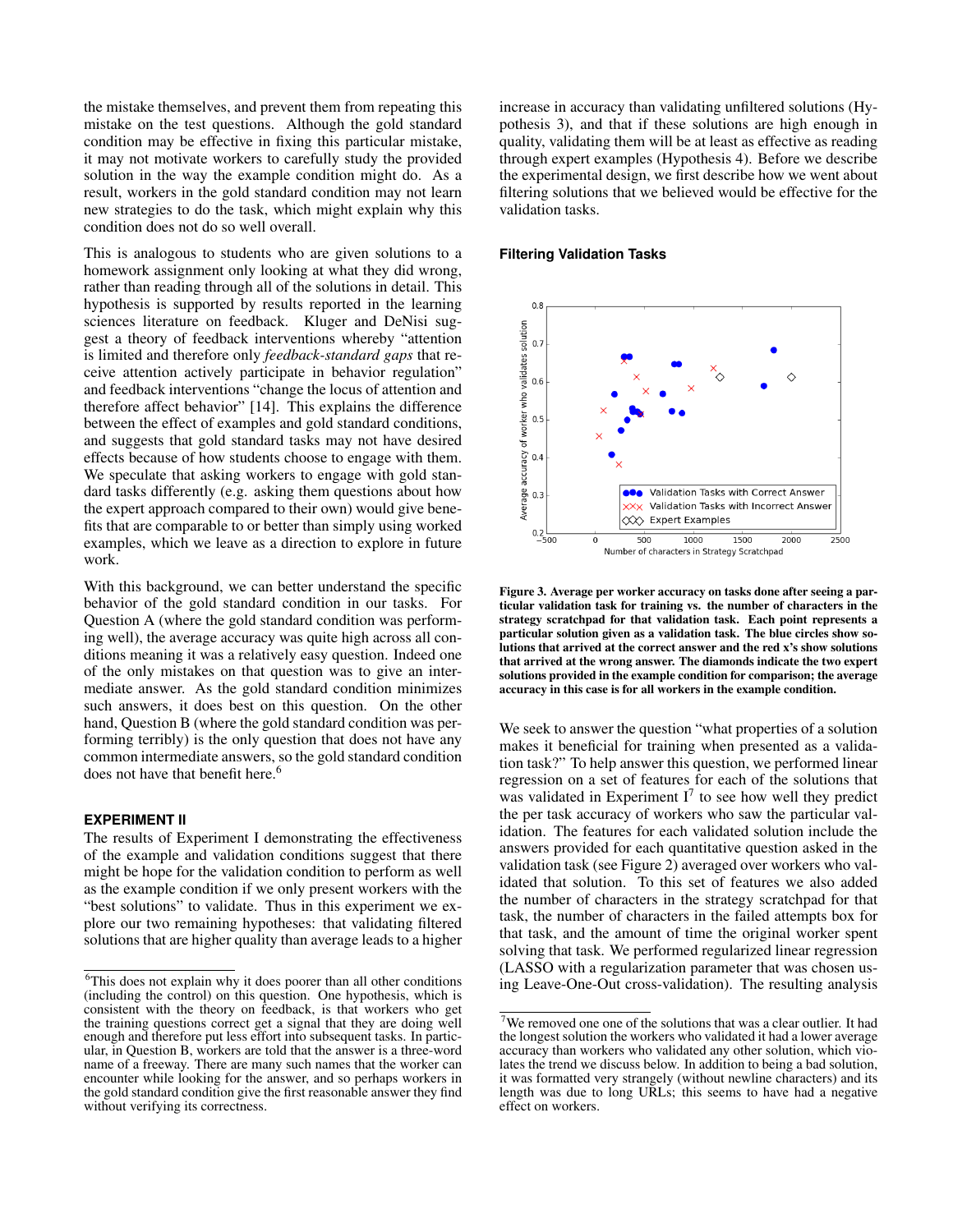indicated that only the number of characters in the strategy scratchpad was correlated with accuracy<sup>[8](#page-8-0)</sup>.

Figure [3](#page-7-2) shows for each solution presented as a validation task, the per worker accuracy (in the testing phase) of workers who validated that solution vs. the number of characters in the strategy scratchpad for that solution. The Pearson correlation coefficient is 0.46. We also see from the plot that whether the validation task had a correct or incorrect answer does not seem clearly correlated with the later accuracy of workers who validated it. This suggests that in this setting, regardless of solution correctness, longer solutions are generally more effective for training. Thus a requester could potentially decide whether a solution should be given as training as soon as the solution is generated by checking how long it is, without needing to first assess if the solution is correct.

Since our goal was to mimic the training process followed in Experiment I, in which all training conditions involved two tasks, our next task was devising a method for automatically identifying good pairs of validation tasks to present workers. We split validation tasks into "short" and "long" tasks by whether the solution length was longer or shorter than a single handset threshold. When we analyzed the effect of the different orderings of short and long solutions on worker accuracy on the data collected from Experiment I, we found that presenting a short solution followed by a long solution appears better than the other combinations for various thresholds. We note that we had very little data to evaluate presenting two long solutions. Choosing to present a short solution followed by a long one also has the practical advantage that all solutions collected from prior workers can be validated, which leads to automated quality control for all solutions collected from crowdworkers. In our second experiment, we test the efficacy of this approach for filtering solutions to be validated.

# **Experimental Design**

Experiment II compared three conditions: example-II, validation-II, and filtered validation. Example-II and validation-II are the same as the corresponding conditions from the first experiment with a new worker pool. To see how the trends from Experiment I generalize when a new set of solutions is provided for validation, we refreshed the solution set for validation-II with solutions collected from Experiment I. The set included 100 solutions randomly sampled from those collected from the solution condition of Experiment I for questions X and Y as well as the 28 solutions used in the validation condition of the previous study.

The solutions used in the filtered validation condition came from the same randomly sampled set of 100 solutions generated in Experiment I. As before, the ordering of questions X and Y was randomized. The first solution workers validated was restricted to those shorter than 800 characters and the second solution they validated was always longer than 800 characters. This threshold of 800 characters resulted in 76 short and 24 long solutions used in the filtered validation condition.

#### **Results**

Table [6](#page-9-1) displays how many workers were in each condition and the retention rates in each condition. Although our main focus is on how conditions compared within Experiment II, we note that the example-II condition had a lower retention rate than the earlier example condition, indicating the worker pool may have slightly changed. The validation-II and filtered validation conditions have similar retention rates.

Table [7](#page-9-2) presents non-retention metrics. The example-II and filtered validation conditions had nearly identical performance on per task and per worker accuracy. These conditions perform slightly better than the validation-II condition, but the differences are not significant. Interestingly, there may be a regression to the mean effect between the first and second experiment, as the difference between standard validation and Example in Experiment I was larger (0.06 for worker accuracy), whereas here it is only a small gap (0.02).

Both the average time spent per test task and the average length of the strategy scratchpad on test tasks in the filtered validation condition is larger than in the other two conditions. This is likely because both the length of the solutions that workers see and the validation process itself affect the amount of effort workers put in subsequent tasks.

In Experiment I, we had a limited number of longer task length solutions provided to workers to validate, thereby limiting our ability to explore the effects of providing workers with two longer tasks to validate. However, a number of the solutions presented to workers in Experiment II (i.e. solutions generated during Experiment I) had a longer length, and so we can now analyze how well workers who were provided with medium and long solutions performed. To do so, we selected the subset of workers in the filtered validation condition whose first task was restricted to be between 500 and 800 characters (since the first task was never longer than 800 characters by design), and whose second task was at least 1000 characters (*n*=34 workers). In Table [7](#page-9-2) we refer to this subset of workers as the filtered medium-long group.

We find that workers in the filtered medium-long group have a much higher average per task accuracy (0.69) than the example-II condition (0.59), validation-II condition (0.57), and filtered validation condition (0.59). The difference is significant ( $p < 0.05$ ) between the filtered medium-long group and validation-II condition after doing a Bonferroni correction for multiple tests. The effect size of per task accuracy for the filtered medium-long workers as compared to the example-II condition was 0.19 (Cohen's *h*) and the effect size for per worker accuracy between the two conditions was 0.55 (Glass' ∆). The average time per test task and average strategy length for these workers is also larger than in all three of the actual conditions.

### **Discussion**

The results from Experiment II show that the filtered validation condition outperformed the validation-II condition in per task and per worker accuracies (although not significantly) and workers in the filtered medium-long group had a significantly higher average per task accuracy than workers in the validation-II condition, confirming our third hypothesis.

<span id="page-8-0"></span><sup>8</sup>That is, the LASSO assigned a coefficient of 0 to all other predictors.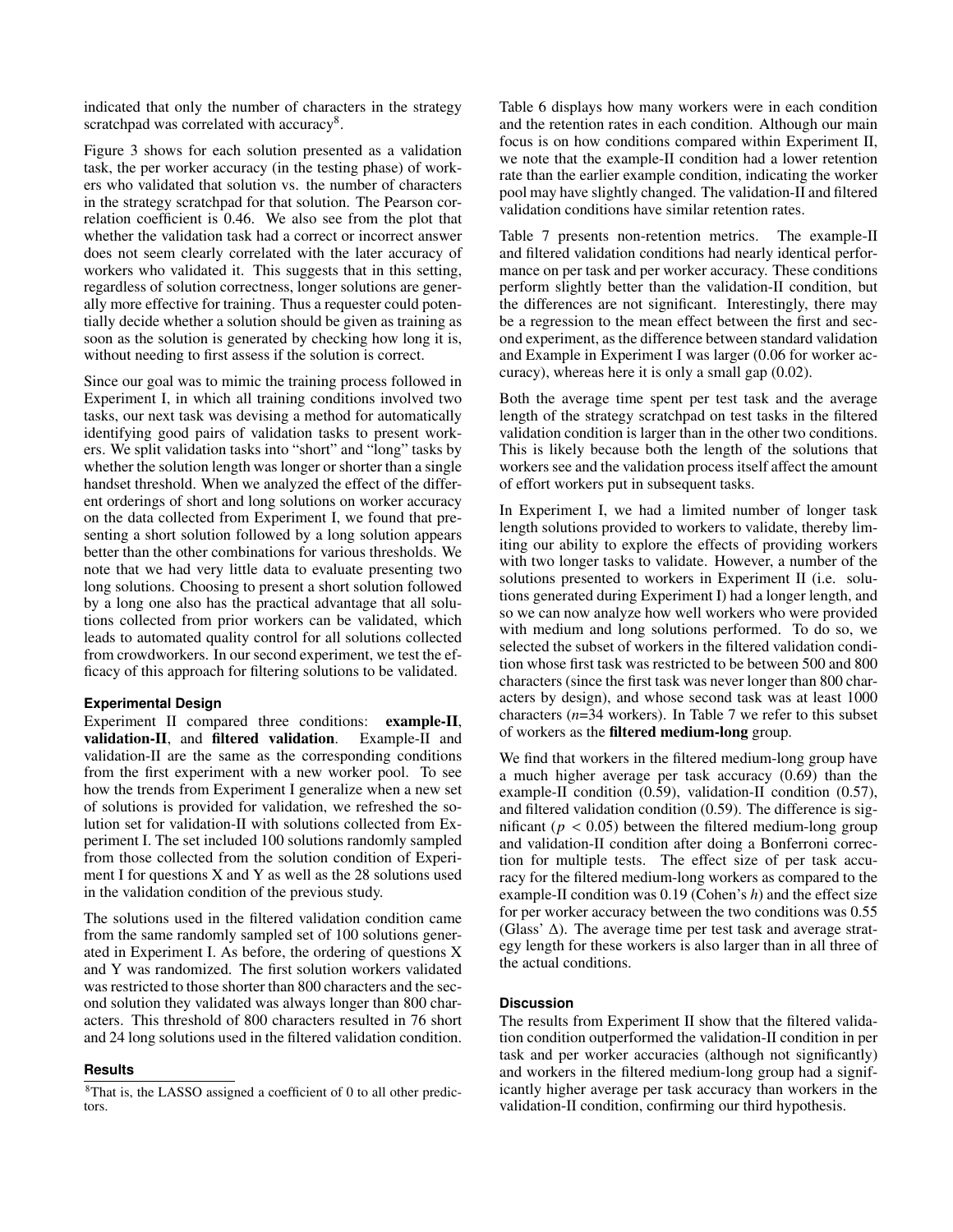| Number of Workers (Percent of Workers that Start)                                                  |     |           |            |           |  |  |
|----------------------------------------------------------------------------------------------------|-----|-----------|------------|-----------|--|--|
| Finish all<br>Finish $> 1$<br>Finish $> 1$<br>Start the HIT<br>training task<br>test task<br>tasks |     |           |            |           |  |  |
| Example-II                                                                                         | 310 | 239(0.77) | 150 (0.48) | 102(0.33) |  |  |
| Validation-II                                                                                      | 330 | 189(0.57) | 140(0.42)  | 95(0.29)  |  |  |
| Filtered Validation                                                                                | 314 | 195(0.62) | 142(0.45)  | 88 (0.28) |  |  |

Table 6. Number of workers who start each condition in Experiment II and the retention rate at various points.

|                            | Per Task |                   |                           | Per Worker      |                            |                      |
|----------------------------|----------|-------------------|---------------------------|-----------------|----------------------------|----------------------|
|                            | Accuracy | Time (min)        | Strategy<br>Length (char) | Accuracy        | <b>Total Time</b><br>(min) | <b>Training Cost</b> |
| Example-II                 | 0.59     | $8.66 \pm 7.25$   | $550 \pm 379$             | $0.59 \pm 0.26$ | $42.6 \pm 20.0$            | \$0.20               |
| Validation-II              | 0.57     | $9.02 \pm 6.81$   | $561 \pm 362$             | $0.58 \pm 0.23$ | $53.5 \pm 22.1$            | \$1.00               |
| <b>Filtered Validation</b> | 0.59     | $9.58 \pm 7.87$   | $618 \pm 415$             | $0.60 \pm 0.25$ | $52.4 \pm 21.5$            | \$1.00               |
| Filtered Medium-Long       | 0.69     | $10.96 \pm 10.50$ | $692 \pm 424$             | $0.74 \pm 0.17$ | $55.4 \pm 21.6$            | \$1.00               |

Table 7. Comparison across conditions in Experiment II on metrics of interest. Mean ± standard deviation is shown. Per task accuracy is a Bernoulli random variable, and hence the standard deviation is nearly 0.5 for every condition. The per worker columns only include workers who do all five test tasks.

Moreover, the results show that the filtered validation condition has equal accuracy, and nearly as high retention, as the example-II condition, confirming our final hypothesis. The improved performance of the filtered medium-long group suggest that refining the solutions to be validated can increase the effectiveness of the validation strategy to even outperform the strategy of training with expert examples. (Note that the effect sizes of the filtered medium-long group over the example-II condition were comparable to those of the example condition over the control in the previous experiment!) In future work, the effectiveness of the validation method may be further improved by learning about more sophisticated filtering strategies than filtering simply by length.

#### **FUTURE DIRECTIONS AND CONCLUSION**

In this paper we evaluated the effectiveness of different training strategies for crowdsourcing complex problem solving tasks. In our first experiment, we found that expert examples are the most effective form of training among strategies considered in terms of various metrics including worker accuracy. We then showed that having workers validate crowdsourced solutions that are beyond a threshold length is potentially even more effective than reading through expert examples. Our studies primarily focused on the relative efficacy of various forms of training, but we see value in gaining deeper insights on when and why different training strategies work. We briefly looked at this for the gold standard condition, where we identified that this condition helps correct a particular form of incorrect answers that were commonly given by workers. We see multiple directions for future work to further address this question. For example, it is not clear whether the training benefit of the validation condition comes from reviewing peers' solutions or validating them. We hypothesize that the validation process presenting workers a rubric of what the requester is looking for is useful. This was also seen in the work of Dow et al. where workers who self-assessed their

<span id="page-9-2"></span><span id="page-9-1"></span>work or had an expert assess their work had similar performance gains—both groups saw an almost identical rubric [\[7\]](#page-10-8). In that case, would asking workers to "validate" expert examples be an even more effective form of training? It would also be interesting to see to what extent documenting strategies helps workers achiever higher accuracy; do our results hold if we no longer have workers document their strategies after training?

Finally, we think the most practically important future direction is to run similar experiments across a series of complex problem-solving domains to find how generalizable our results are. In particular, it would be interesting to find if filtering by solution length is effective in all domains, and if not, if we can find a general machine learning protocol for finding the features of high-quality validation tasks in any domain. If this is possible, it enables creating crowdsourcing platforms that automatically find how to optimally train unskilled workers. We believe such a pipeline could also be of benefit to the broader educational literature, allowing us to teach problemsolving techniques without having to know them ourselves.

#### **ACKNOWLEDGMENTS**

This research was initiated during an internship by Shayan Doroudi at Microsoft Research. The research was supported in part by Carnegie Mellon University's Program in Interdisciplinary Education Research (PIER) funded by grant number R305B150008 from the US Department of Education. We thank Dan Russell for providing several search queries developed for agoogleaday.com.

#### <span id="page-9-0"></span>**REFERENCES**

1. Scott Bateman, Jaime Teevan, and Ryen W White. 2012. The search dashboard: how reflection and comparison impact search behavior. In *Proceedings of the SIGCHI Conference on Human Factors in Computing Systems*. ACM, 1785–1794.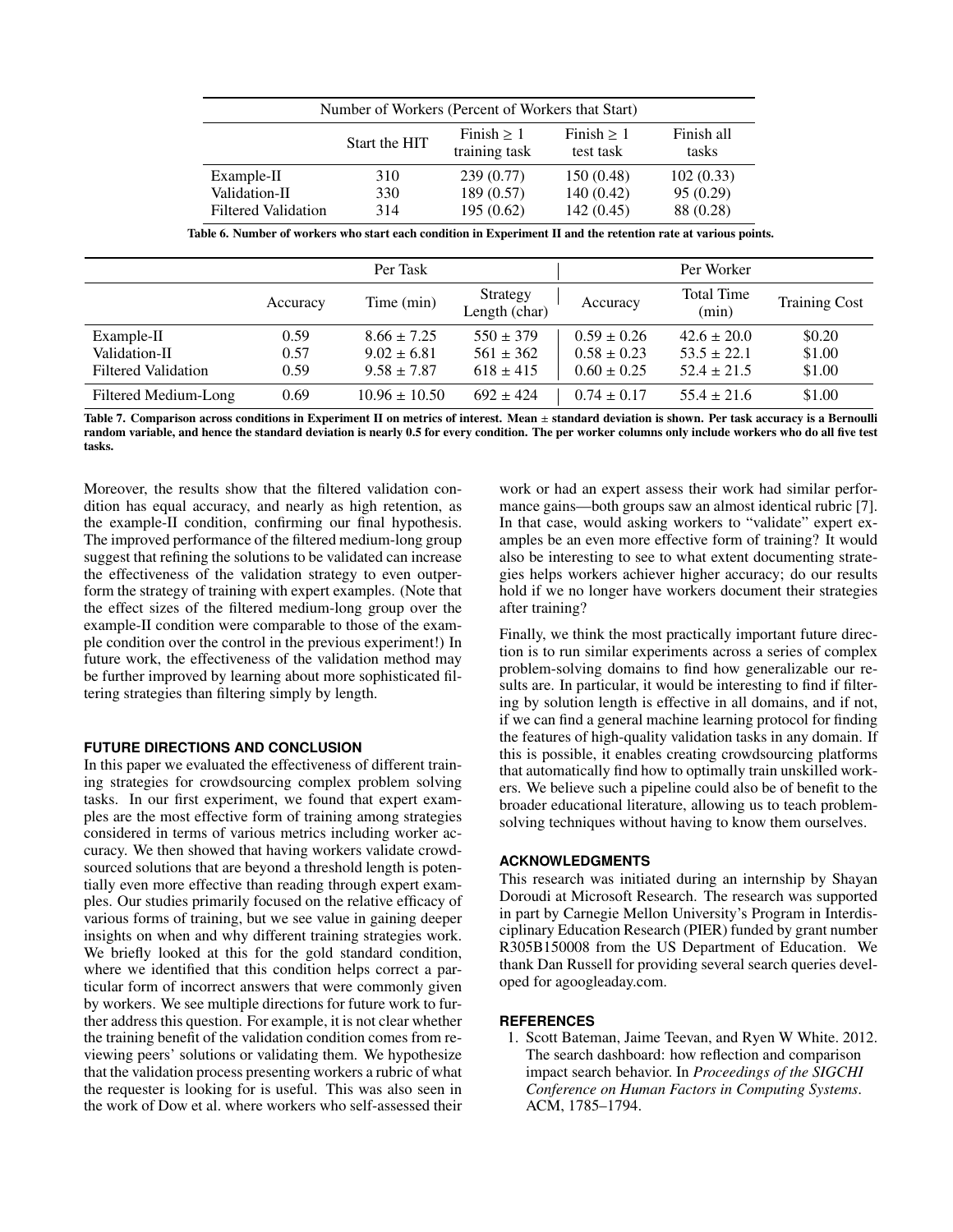- <span id="page-10-3"></span>2. Michael S Bernstein, Greg Little, Robert C Miller, Bjorn ¨ Hartmann, Mark S Ackerman, David R Karger, David Crowell, and Katrina Panovich. 2010. Soylent: a word processor with a crowd inside. In *Proceedings of the 23nd annual ACM symposium on User interface software and technology*. ACM, 313–322.
- <span id="page-10-20"></span>3. Paul Boekhout, Tamara Gog, Margje WJ Wiel, Dorien Gerards-Last, and Jacques Geraets. 2010. Example-based learning: Effects of model expertise in relation to student expertise. *British Journal of Educational Psychology* 80, 4 (2010), 557–566.
- <span id="page-10-2"></span>4. Justin Cheng, Jaime Teevan, Shamsi T Iqbal, and Michael S Bernstein. 2015. Break it down: A comparison of macro-and microtasks. In *Proceedings of CHI*.
- <span id="page-10-11"></span>5. Laura B Cohen. 2001. 10 tips for teaching how to search the Web. *American Libraries* (2001), 44–46.
- <span id="page-10-6"></span>6. Mira Dontcheva, Robert R Morris, Joel R Brandt, and Elizabeth M Gerber. 2014. Combining crowdsourcing and learning to improve engagement and performance. In *Proceedings of the 32nd annual ACM conference on Human factors in computing systems*. ACM, 3379–3388.
- <span id="page-10-8"></span>7. Steven Dow, Anand Kulkarni, Scott Klemmer, and Björn Hartmann. 2012. Shepherding the crowd yields better work. In *Proceedings of the ACM 2012 conference on Computer Supported Cooperative Work*. ACM, 1013–1022.
- <span id="page-10-9"></span>8. Juan M Fernández-Luna, Juan F Huete, Andrew MacFarlane, and Efthimis N Efthimiadis. 2009. Teaching and learning in information retrieval. *Information Retrieval* 12, 2 (2009), 201–226.
- <span id="page-10-13"></span>9. Morgan Harvey, Claudia Hauff, and David Elsweiler. 2015. Learning by Example: training users with high-quality query suggestions. In *Proceedings of the 38th International ACM SIGIR Conference on Research and Development in Information Retrieval*. ACM, 133–142.
- <span id="page-10-19"></span>10. Pamela J Hinds, Michael Patterson, and Jeffrey Pfeffer. 2001. Bothered by abstraction: the effect of expertise on knowledge transfer and subsequent novice performance. *Journal of applied psychology* 86, 6 (2001), 1232.
- <span id="page-10-17"></span>11. Slava Kalyuga, Paul Chandler, Juhani Tuovinen, and John Sweller. 2001. When problem solving is superior to studying worked examples. *Journal of educational psychology* 93, 3 (2001), 579.
- <span id="page-10-1"></span>12. Aniket Kittur, Jeffrey V Nickerson, Michael Bernstein, Elizabeth Gerber, Aaron Shaw, John Zimmerman, Matt Lease, and John Horton. 2013. The future of crowd work. In *Proceedings of the 2013 conference on Computer supported cooperative work*. ACM, 1301–1318.
- <span id="page-10-0"></span>13. Aniket Kittur, Boris Smus, Susheel Khamkar, and Robert E Kraut. 2011. Crowdforge: Crowdsourcing complex work. In *Proceedings of the 24th annual ACM*

*symposium on User interface software and technology*. ACM, 43–52.

- <span id="page-10-22"></span>14. Avraham N Kluger and Angelo DeNisi. 1996. The effects of feedback interventions on performance: a historical review, a meta-analysis, and a preliminary feedback intervention theory. *Psychological bulletin* 119, 2 (1996), 254.
- <span id="page-10-21"></span>15. Andreas Lachner and Matthias Nückles. 2015. Bothered by abstractness or engaged by cohesion? Experts explanations enhance novices deep-learning. *Journal of Experimental Psychology: Applied* 21, 1 (2015), 101.
- <span id="page-10-10"></span>16. Ard W Lazonder. 2003. Principles for designing web searching instruction. *Education and Information Technologies* 8, 2 (2003), 179–193.
- <span id="page-10-12"></span>17. Wendy Lucas and Heikki Topi. 2004. Training for Web search: Will it get you in shape? *Journal of the American Society for Information Science and Technology* 55, 13 (2004), 1183–1198.
- <span id="page-10-7"></span>18. Tanushree Mitra, CJ Hutto, and Eric Gilbert. 2015. Comparing Person-and Process-centric Strategies for Obtaining Quality Data on Amazon Mechanical Turk. In *Proceedings of the 33rd Annual ACM Conference on Human Factors in Computing Systems*. ACM, 1345–1354.
- <span id="page-10-14"></span>19. Neema Moraveji, Daniel Russell, Jacob Bien, and David Mease. 2011. Measuring improvement in user search performance resulting from optimal search tips. In *Proceedings of the 34th international ACM SIGIR conference on Research and development in Information Retrieval*. ACM, 355–364.
- <span id="page-10-18"></span>20. Fleurie Nievelstein, Tamara Van Gog, Gijs Van Dijck, and Henny PA Boshuizen. 2013. The worked example and expertise reversal effect in less structured tasks: Learning to reason about legal cases. *Contemporary Educational Psychology* 38, 2 (2013), 118–125.
- <span id="page-10-4"></span>21. David Oleson, Alexander Sorokin, Greg P Laughlin, Vaughn Hester, John Le, and Lukas Biewald. 2011. Programmatic Gold: Targeted and Scalable Quality Assurance in Crowdsourcing. *Human computation* 11, 11 (2011).
- <span id="page-10-15"></span>22. Ron JCM Salden, Kenneth R Koedinger, Alexander Renkl, Vincent Aleven, and Bruce M McLaren. 2010. Accounting for beneficial effects of worked examples in tutored problem solving. *Educational Psychology Review* 22, 4 (2010), 379–392.
- <span id="page-10-5"></span>23. Adish Singla, Ilija Bogunovic, Gabor Bartok, Amin Karbasi, and Andreas Krause. 2014. Near-Optimally Teaching the Crowd to Classify. In *Proceedings of the 31st International Conference on Machine Learning (ICML-14)*. 154–162.
- <span id="page-10-16"></span>24. John Sweller and Graham A Cooper. 1985. The use of worked examples as a substitute for problem solving in learning algebra. *Cognition and Instruction* 2, 1 (1985), 59–89.